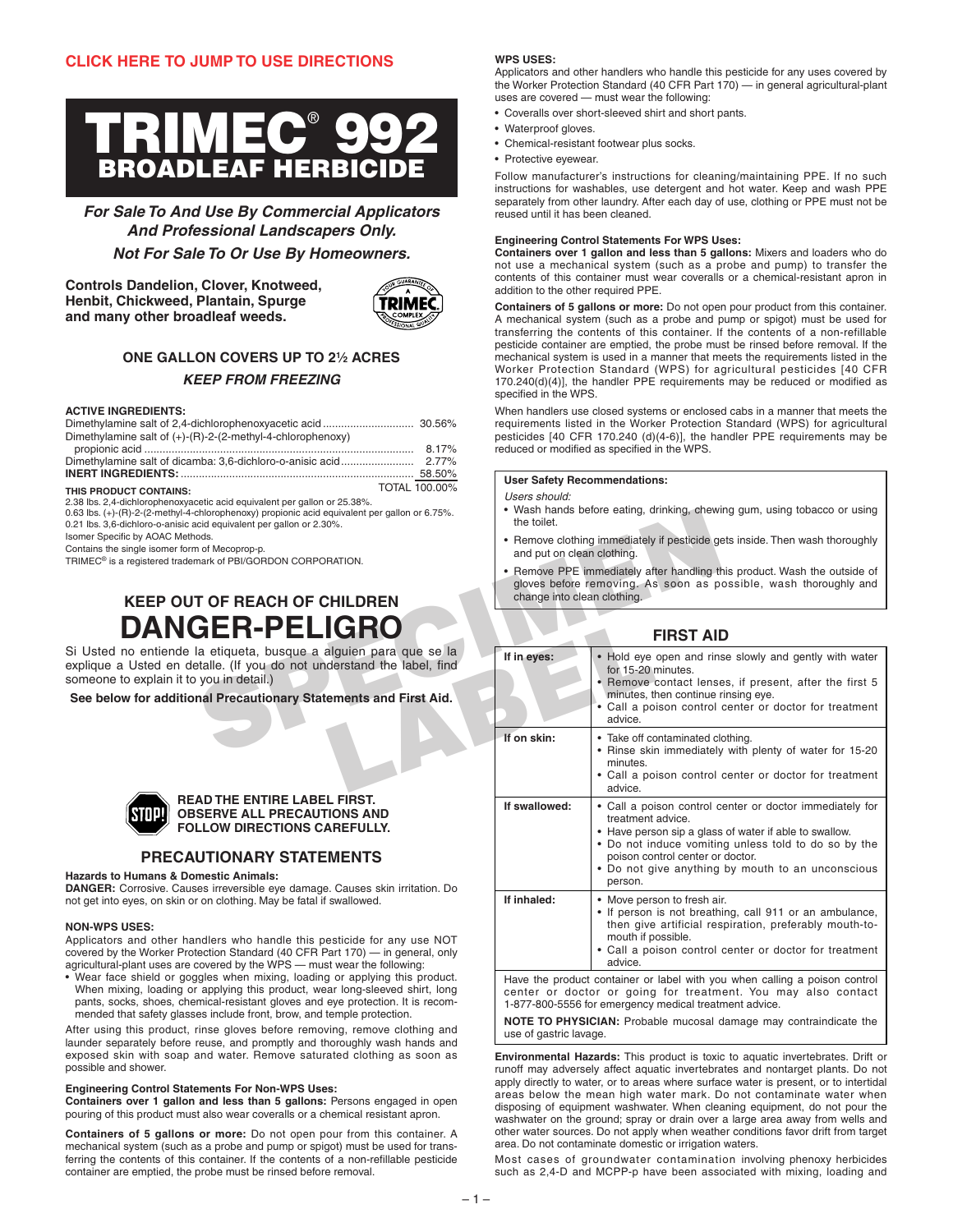disposal sites. Caution should be exercised when handling 2,4-D and MCPP-p pesticides at such sites to prevent contamination of groundwater supplies. Use of closed systems for mixing or transferring this pesticide will reduce the probability of spills. Placement of the mixing/loading equipment on an impervious pad to contain spills will help prevent groundwater contamination.

# **DIRECTIONS FOR USE**

It is a violation of Federal law to use this product in a manner inconsistent with its labeling.

Do not apply this product in a way that will contact workers or other persons, either directly or through drift. Only protected handlers may be in the area during application.

For any requirements specific to your State or Tribe, consult the agency responsible for pesticide regulation.

# **AGRICULTURAL USE REQUIREMENTS**

Use this product only in accordance with its labeling and with the Worker Protection Standard, 40 CFR part 170.

This standard contains requirements for the protection of agricultural workers on farms, forests, nurseries, and greenhouses, and handlers of agricultural pesticides. It contains requirements for training, decontamination, notification, and emergency assistance. It also contains specific instructions and exceptions pertaining to the statements on this label about personal protective equipment and restricted-entry interval. The requirements in this box only apply to uses of this product that are covered by the Worker Protection Standard.

Do not enter or allow worker entry into treated areas during the restrictedentry interval (REI) of 48 hours.

For early entry to treated areas that is permitted under the Worker Protection Standard and that involves contact with anything that has been treated, such as plants, soil, or water, wear: • Coveralls over short-sleeved shirt and short pants • Waterproof gloves • Chemical-resistant footwear plus socks • Protective eyewear.

### **SOD FARMS:**

Trimec® 992 Broadleaf Herbicide is intended for use on sod farms. Trimec® 992 Broadleaf Herbicide provides selective broadleaf control in warm season and cool season turfgrass established for commercial sod production.

# **APPLICATION SCHEDULES FOR SOD FARMS:**

Apply Trimec® 992 Broadleaf Herbicide to broadleaf weeds that are actively growing. Follow-up applications may be required for dense infestations of perennial and biennial weeds. Do not apply this product to 'Floratam' St. Augustinegrass

**NEWLY SEEDED AREAS:** The application of Trimec® 992 Broadleaf Herbicide to grass seedlings is recommended after the second mowing.

# **NEWLY SODDED, SPRIGGED OR PLUGGED AREAS:**

The application of Trimec® 992 Broadleaf Herbicide to newly sodded, sprigged, or plugged grasses should be delayed until 3 to 4 weeks after the sodding, sprigging, or plugging operations. Also, applications to dormant bermudagrass. dormant zoysiagrass, and dormant bahiagrass are suggested.

### **APPLICATION RATES FOR SOD FARMS:**

Dosage rates and spray volume recommendations of Trimec® 992 Broadleaf Herbicide for use in commercial sod production are presented in Table 1.

Generally, the lower application rates within the specified range will provide satisfactory control of sensitive weed species. The higher application rates within the specified range will be required for dense infestations of perennial weeds, for adverse/extreme environmental conditions, or for weeds beyond the appropriate growth stages.

The maximum application rate to turf is 1.3 pounds 2,4-D acid equivalent per acre per application per site.

| Table 1. Rate Recommendations for Sod Farms. |                                                |                               |  |
|----------------------------------------------|------------------------------------------------|-------------------------------|--|
| <b>Species</b>                               | <b>Amount of Product,</b><br><b>Pints/Acre</b> | Spray Volume,<br>Gallons/Acre |  |
| <b>Cool Season Turf</b>                      |                                                |                               |  |
| Kentucky Bluegrass                           | 3.0 to 4.0                                     | 5 to 175                      |  |
| <b>Perennial Ryegrass</b>                    | $3.0 \text{ to } 4.0$                          | 5 to 175                      |  |
| Fescue spp.                                  | 3.0 to 4.0                                     | 5 to 175                      |  |
| <b>Creeping Bentgrass</b>                    | 1.8                                            | 5 to 175                      |  |
| <b>Warm Season Turf</b>                      |                                                |                               |  |
| Common Bermudagrass                          | 2.0 to 2.5                                     | 5 to 175                      |  |
| <b>Hybrid Bermudagrass</b>                   | $2.0 \text{ to } 2.5$                          | 5 to 175                      |  |
| <b>Bahiagrass</b>                            | $2.0$ to $2.5$                                 | 5 to 175                      |  |
| Zoysiagrass                                  | 2.0 to 2.5                                     | 5 to 175                      |  |
| St. Augustinegrass                           | 2.0 to 2.5                                     | 5 to 175                      |  |

## **USE PRECAUTIONS AND LIMITATIONS FOR SOD FARMS:**

- 1. Do not apply this product through any type of irrigation system. 2. Avoid drift of spray mist onto vegetables, flowers, ornamental plants, shrubs, trees, and other desirable plants. Do not pour spray solutions near these plants.
- 3. Delay mowing 1 to 2 days before and after the application of this product.
- 4. Do not apply this product immediately before rainfall or irrigation. Do not irrigate or water the turfgrass within 24 hours after application.
- 5. Treated areas may be reseeded 3 to 4 weeks after application.

# **Non-Agricultural Use Requirements**

The requirements in this box apply to uses of this product that are NOT within the scope of the Worker Protection Standard for agricultural pesticides (40 CFR Part 170). The WPS applies when this product is used to produce agricultural plants on farms, forests, nurseries, or greenhouses.

**Reentry Statement:** Do not allow people (other than applicator) or pets on treatment area during application. Do not enter treatment area until spray has dried or dust has settled.

# **ORNAMENTAL LAWNS AND TURFGRASS**

### **WHERE TO USE:**

Trimec® 992 Broadleaf Herbicide is intended to be applied by lawn care operators and landscape personnel for use in ornamental lawns and turf established in institutional, ornamental, and residential/domestic sites. Institutional sites are defined as turf areas around properties or facilities providing a service to public or private organizations including, but not limited to hospitals, nursing homes, schools, museums, libraries, sport facilities, golf courses, and office buildings. Ornamental sites include turfgrass established around residences, parks, streets, retail outlets, cemeteries, industrial and institutional buildings. Finally, residential/domestic sites are defined as areas associated with the household or home life including, but not limited to apartment complexes, condominiums, and patient care areas of nursing homes, mental institutions, hospitals, or convalescent homes.

### **HOW MUCH TO USE:**

The maximum application rate to turf is 1.3 pounds 2,4-D acid equivalent per acre per application per site. The maximum number of broadcast applications per treatment site is 2 per year.

From the state of the the state of the state of the state of the state of the maximum application rate to turk is 1.3 and the state of the maximum season and the maximum application per site. The maximum num treatment site France Cor, apply 1.1 to 1.5 fluid<br>
1,000 square feet with spray vol<br>
grass seedlings is recom-<br>
Simon and a pring a principle are to turk For matter<br>
Simon and a spring a principle and the matter of turk of<br>
making a spri FOR KENTUCKY BLUEGRASS, FESCUE spp., PERENNIAL RYEGRASS, BERMUDAGRASS AND ZOYSIAGRASS. Apply 3.0 to 4.0 pints of Trimec® 992 Broadleaf Herbicide per acre with spray volumes ranging from 5 to 220 gallons per acre. Or, apply 1.1 to 1.5 fluid ounces of Trimec® 992 Broadleaf Herbicide per 1,000 square feet with spray volumes ranging from 0.5 to 5 gallons per 1,000 square feet of turf. For mature weeds, apply 3.25 to 4.0 pints of Trimec® 992 Broadleaf Herbicide per acre. The best time to control clover is in the fall. When making a spring application to control clover, a 4 pint per acre rate is recommended.

FOR CLOSELY MANAGED BENTGRASS. Apply a maximum rate of 1.8 pints of Trimec® 992 Broadleaf Herbicide per acre with spray volumes greater than 145 gallons per acre. The equivalent application rate would be 1.0 fluid ounce of Trimec® 992 Broadleaf Herbicide mixed with 5 gallons of water and applied to 1,500 square feet.

Note: Care should be taken to avoid overdosing bentgrass or injury may result. High spray volumes will provide uniform coverage.

FOR ST. AUGUSTINEGRASS. Apply 2.3 pints of Trimec® 992 Broadleaf Herbicide per acre with spray volumes ranging from 40 to 150 gallons per acre. The equivalent application rate would be 1.3 fluid ounces of Trimec® 992 Broadleaf Herbicide in 5 gallons of water per 1,500 square feet.

Do not spray St. Augustinegrass when stressed from heat or drought. Slight turf yellowing should disappear after about one week.

Cultivars vary in tolerance to this product. Do not apply this product to 'Floratam' St. Augustinegrass.

Note: Care should be taken to avoid overdosing St. Augustinegrass or injury may result. High spray volumes will provide uniform coverage.

# **REFER TO THE CHART ON NEXT PAGE FOR ADDITIONAL APPLICATION INSTRUCTIONS.**